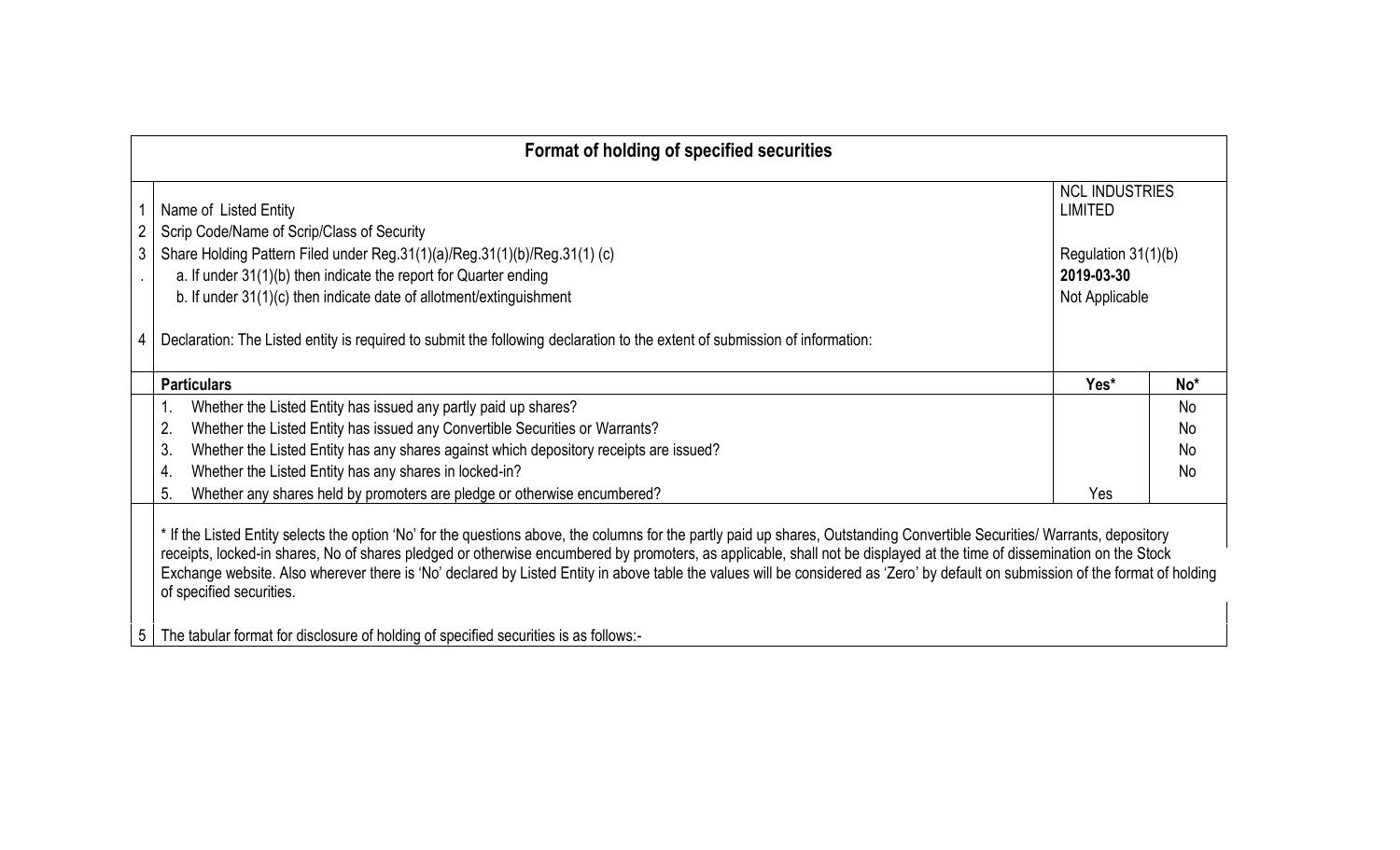## **Table I - Summary Statement holding of specified securities**

| Category | <b>Category of shareholder</b> | Nos. of<br>share<br>holders | No. of<br>fully paid<br>up equity<br>shares<br>held | No. of<br><b>Partly</b><br>paid-up<br>equity<br><b>Shares</b><br>held | No. of<br>shares<br>underlying<br><b>Depository</b><br><b>Receipts</b> | Total nos.<br>shares<br>held     | <b>Shareholding</b><br>as a % of total<br>no. of shares<br>(calculated as<br>per SCRR<br>1957) | <b>Class</b><br><b>EQUITY</b> | <b>Class</b><br>$\mathbf{V}$ | <b>Number of Voting Rights held in each</b><br>class of securities<br><b>Total</b> | Total as a<br>$%$ of<br>$(A+B+C)$ | No. of<br><b>Shares</b><br><b>Underlying</b><br><b>Outstanding</b><br>convertible<br>securities<br><i>(including)</i><br><b>Warrants</b> ) |
|----------|--------------------------------|-----------------------------|-----------------------------------------------------|-----------------------------------------------------------------------|------------------------------------------------------------------------|----------------------------------|------------------------------------------------------------------------------------------------|-------------------------------|------------------------------|------------------------------------------------------------------------------------|-----------------------------------|--------------------------------------------------------------------------------------------------------------------------------------------|
| (1)      | (II)                           | (III)                       | (IV)                                                | (V)                                                                   | (VI)                                                                   | $(VII) =$<br>$(IV)+(V)+$<br>(VI) | (VIII) As a % of<br>$(A+B+C2)$                                                                 |                               |                              | (IX)                                                                               |                                   | (X)                                                                                                                                        |
| (A)      | Promoter & Promoter Group      | 45                          | 18241849                                            |                                                                       |                                                                        | 18241849                         | 40.33                                                                                          | 18241849                      |                              | 18241849                                                                           | 40.33                             |                                                                                                                                            |
| (B)      | Public                         | 34684                       | 26990941                                            |                                                                       |                                                                        | 26990941                         | 59.67                                                                                          | 26990941                      |                              | 26990941                                                                           | 59.67                             |                                                                                                                                            |
| (C)      | Non Promoter- Non Public       |                             |                                                     |                                                                       |                                                                        |                                  |                                                                                                |                               |                              | $\Omega$                                                                           |                                   |                                                                                                                                            |
| (C1)     | Shares underlying DRs          |                             |                                                     |                                                                       |                                                                        |                                  | $\Omega$                                                                                       | $\Omega$                      |                              | $\Omega$                                                                           |                                   |                                                                                                                                            |
|          | Shares held by Employee        |                             |                                                     |                                                                       |                                                                        |                                  |                                                                                                |                               |                              |                                                                                    |                                   |                                                                                                                                            |
| (C2)     | Trusts                         |                             |                                                     |                                                                       |                                                                        |                                  |                                                                                                |                               |                              | $\Omega$                                                                           |                                   |                                                                                                                                            |
|          | <b>Total</b>                   | 34729                       | 45232790                                            | $\Omega$                                                              |                                                                        | 45232790                         |                                                                                                | 100 45232790                  |                              | 45232790                                                                           | 100                               |                                                                                                                                            |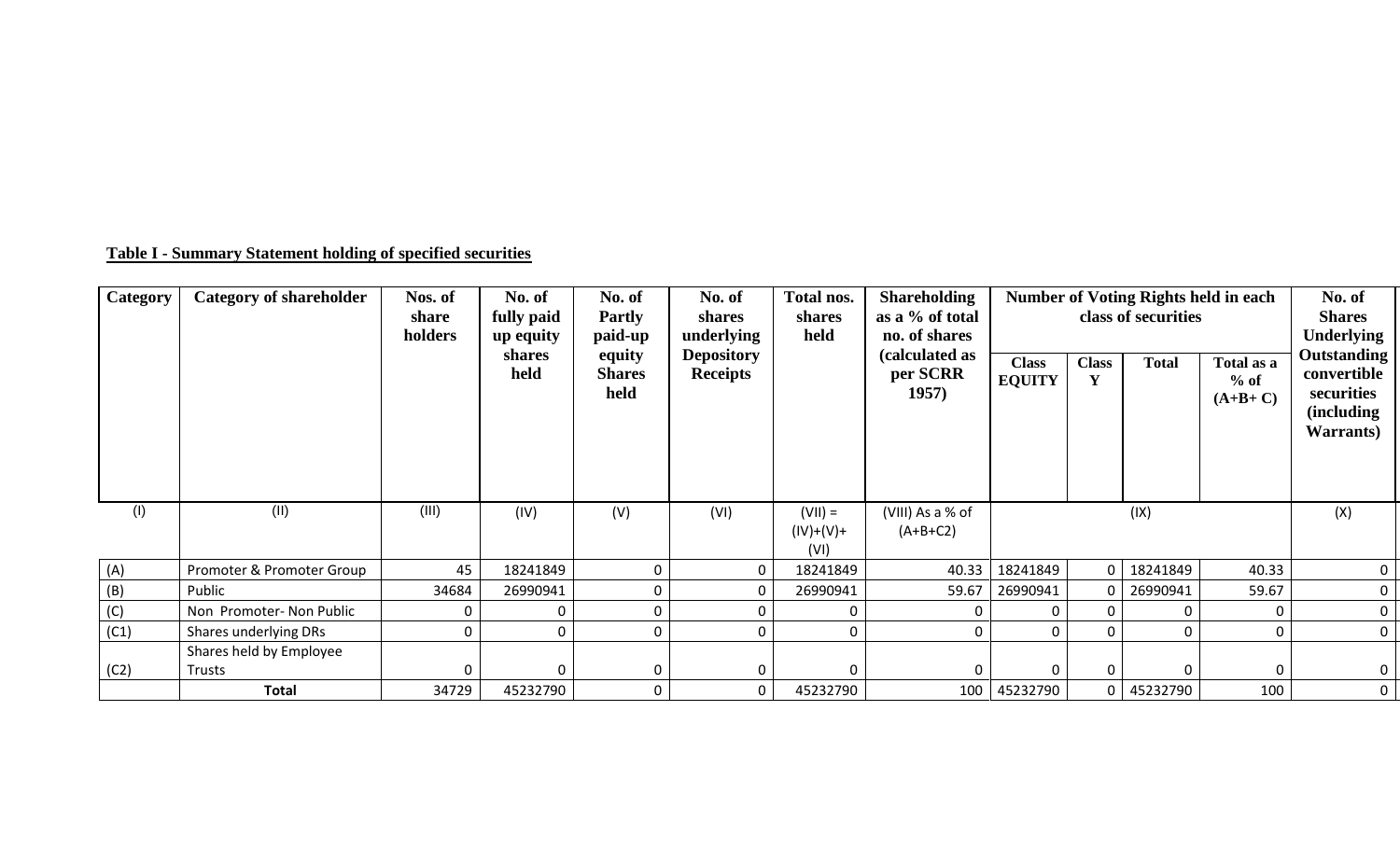|                 | <b>Category of</b><br>shareholder                                                            | Pan<br><b>Number</b> | Nos. of<br>shareholders | No. of fully<br>paid up<br>equity | Partly<br>paid-up<br>equity | No. of<br>shares<br>underlying       | Total nos.<br><b>Shareholding</b><br>% calculated<br>shares<br>held<br>as per | <b>Number of Voting Rights held in each</b> |                               | class of securities          |              | No Of Share<br>Underlying<br>Outstandin                |                                                              |
|-----------------|----------------------------------------------------------------------------------------------|----------------------|-------------------------|-----------------------------------|-----------------------------|--------------------------------------|-------------------------------------------------------------------------------|---------------------------------------------|-------------------------------|------------------------------|--------------|--------------------------------------------------------|--------------------------------------------------------------|
| <b>Category</b> |                                                                                              |                      |                         | shares held                       | <b>Shares</b><br>held       | <b>Depository</b><br><b>Receipts</b> |                                                                               | <b>SCRR, 1957</b>                           | <b>Class</b><br><b>EQUITY</b> | <b>Class</b><br>$\mathbf{Y}$ | <b>Total</b> | <b>Total as</b><br>$a\%$ of<br>$(A+B+$<br>$\mathbf{C}$ | Convertible<br><b>Securities</b> (Inclu<br><b>Warrants</b> ) |
|                 | (1)                                                                                          | (II)                 | (III)                   | (IV)                              | (V)                         | (VI)                                 | (VII<br>$=$ IV+V+VI)                                                          | (VIII)                                      |                               |                              | (IX)         |                                                        |                                                              |
|                 | Indian                                                                                       |                      |                         |                                   | $\mathbf 0$                 | $\overline{0}$                       |                                                                               | $\mathbf{0}$                                |                               | $\overline{0}$               |              | $\mathbf 0$                                            |                                                              |
|                 | Individuals/Hindu                                                                            |                      |                         |                                   |                             |                                      |                                                                               |                                             |                               |                              |              |                                                        |                                                              |
| (a)             | <b>Undivided Family</b>                                                                      |                      | 41                      | 16195369                          | $\mathbf 0$                 | $\overline{0}$                       | 16195369                                                                      | 35.8                                        | 16195369                      |                              | 0   16195369 | 35.8                                                   |                                                              |
|                 | KALIDINDI MADHU HUF<br>IN30286310448383                                                      | AABHK2967F           |                         | 1660                              | $\Omega$                    | $\Omega$                             | 1660                                                                          | $\mathbf 0$                                 | 1660                          | $\mathbf 0$                  | 1660         | $\Omega$                                               |                                                              |
|                 | NIRHMAL V GORADIA<br><b>GEETA GORADIA</b><br>IN30258210010972<br>$\overline{2}$              | AABPG5825C           |                         | 85963                             | $\Omega$                    | $\mathbf{0}$                         | 85963                                                                         | 0.19                                        | 85963                         | $\mathbf 0$                  | 85963        | 0.19                                                   |                                                              |
|                 | <b>GEETA GORADIA</b><br>NIRHMAL V GORADIA<br>IN30258210010964<br>3 <sup>1</sup>              | AABPG8227A           |                         | 133815                            | $\Omega$                    | $\mathbf{0}$                         | 133815                                                                        | 0.3                                         | 133815                        | $\mathbf 0$                  | 133815       | 0.3                                                    |                                                              |
|                 | <b>MEENA SHAH</b><br>IN30082911282142                                                        | AADPS0675C           |                         | 11430                             | $\Omega$                    | $\overline{0}$                       | 11430                                                                         | 0.03                                        | 11430                         | $\mathbf 0$                  | 11430        | 0.03                                                   |                                                              |
|                 | <b>ASHWIN GORADIA</b><br><b>BHARTI GORADIA</b><br>IN30258210048188,<br>IN30258210101402<br>5 | AAFPG5412K           |                         | 82844                             | $\Omega$                    | $\Omega$                             | 82844                                                                         | 0.18                                        | 82844                         | $\mathbf 0$                  | 82844        | 0.17                                                   |                                                              |
|                 | <b>GORADIA VINODRAI</b><br>VACHHARAJ<br><b>GORADIA CHARULATA</b><br>6 VINODRAI               | AAFPG5414R           |                         | 548602                            | $\mathbf{0}$                | 0 <sup>1</sup>                       | 548602                                                                        | 1.21                                        | 548602                        | $\mathbf{0}$                 | 548602       | 0.69                                                   |                                                              |

**Table II - Statement showing shareholding pattern of the Promoter and Promoter Group**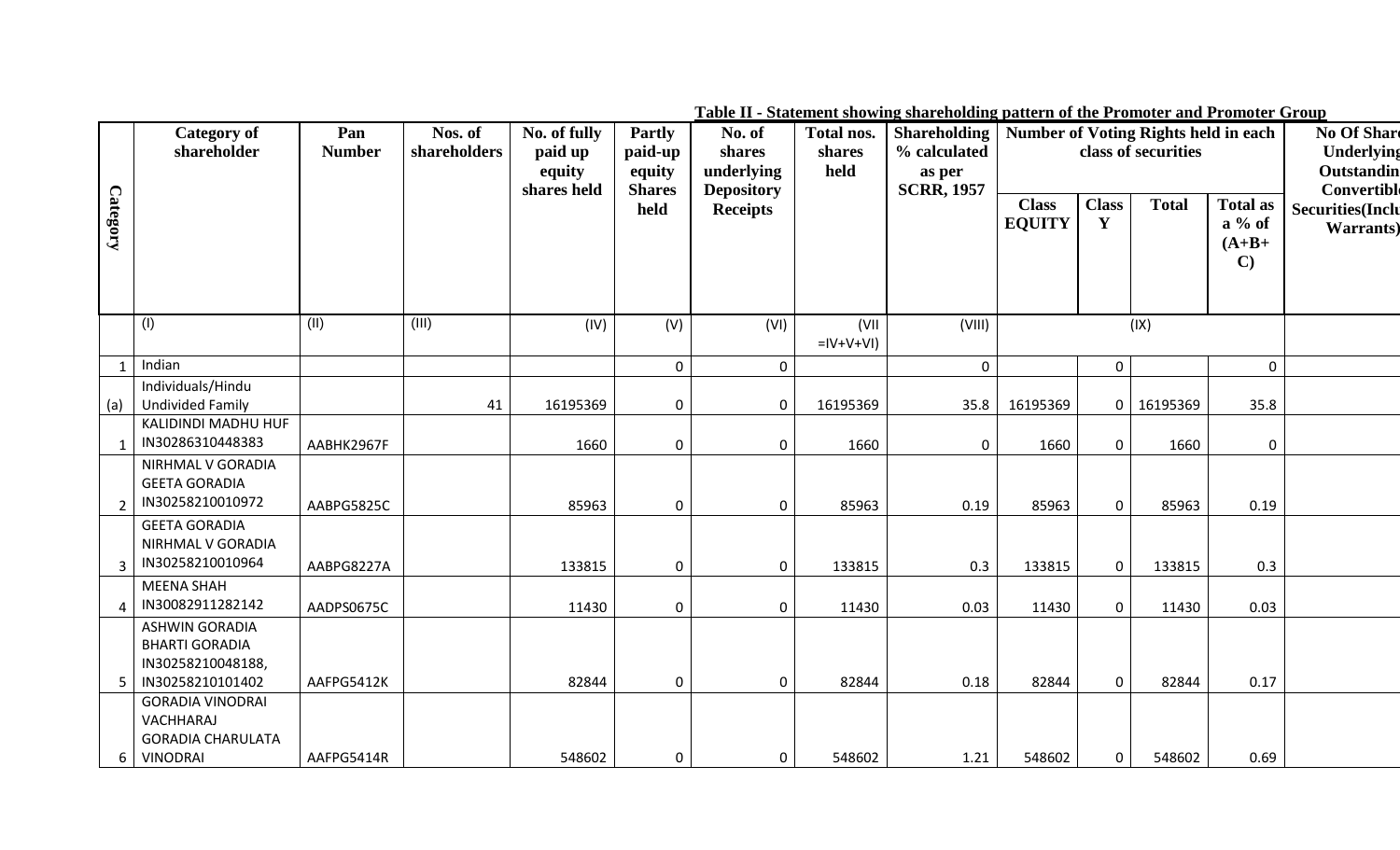|    | IN30082910450361,<br>IN30258210010989    |            |         |             |             |         |      |         |              |         |      |  |
|----|------------------------------------------|------------|---------|-------------|-------------|---------|------|---------|--------------|---------|------|--|
|    |                                          |            |         |             |             |         |      |         |              |         |      |  |
|    | <b>MEERA GORADIA</b>                     |            |         |             |             |         |      |         |              |         |      |  |
|    | <b>BIMAL GORADIA</b>                     |            |         |             |             |         |      |         |              |         |      |  |
|    | IN30039411039840,                        |            |         |             |             |         |      |         |              |         |      |  |
| 7  | 1203070000030141                         | AAIPG5746P | 114049  | 0           | 0           | 114049  | 0.25 | 114049  | $\mathbf{0}$ | 114049  | 0.09 |  |
|    | <b>BIMAL V GORADIA</b>                   |            |         |             |             |         |      |         |              |         |      |  |
|    | MEERA B GORADIA                          |            |         |             |             |         |      |         |              |         |      |  |
|    | 1203070000062898,                        |            |         |             |             |         |      |         |              |         |      |  |
| 8  | IN30039411039831                         | AAIPG5747N | 290037  | $\mathbf 0$ | 0           | 290037  | 0.64 | 290037  | $\mathbf 0$  | 290037  | 0.24 |  |
|    | G Jyothi<br>IN30009510785962             |            |         |             |             |         |      |         |              |         |      |  |
| 9  | <b>KANUMILLI MALATHI</b>                 | AASPG1888N | 166992  | $\mathbf 0$ | $\mathbf 0$ | 166992  | 0.37 | 166992  | $\mathbf 0$  | 166992  | 0.37 |  |
|    | IN30102220484913                         |            |         |             |             |         |      |         |              |         |      |  |
| 10 |                                          | ABZPK0175E | 8493    | 0           | 0           | 8493    | 0.02 | 8493    | $\mathbf 0$  | 8493    | 0.02 |  |
|    | <b>ASHVEN DATLA</b><br>IN30286310147481, |            |         |             |             |         |      |         |              |         |      |  |
| 11 | IN30327080032736                         | ACWPD2136N | 649194  | 0           | 0           | 649194  | 1.44 | 649194  | $\mathbf 0$  | 649194  | 1.28 |  |
|    | Kalidindi Ravi                           |            |         |             |             |         |      |         |              |         |      |  |
|    | IN30009510797892,                        |            |         |             |             |         |      |         |              |         |      |  |
| 12 | 1301240004715124                         | ADOPK6009N | 2149460 | 0           | 0           | 2149460 | 4.75 | 2149460 | $\mathbf{0}$ | 2149460 | 4.75 |  |
|    | MADHU KALIDINDI.                         |            |         |             |             |         |      |         |              |         |      |  |
|    | 1201220000140084,                        |            |         |             |             |         |      |         |              |         |      |  |
|    | IN30286310325279,                        |            |         |             |             |         |      |         |              |         |      |  |
| 13 | IN30154915836121                         | ADOPK6010H | 613662  | 0           | 0           | 613662  | 1.36 | 613662  | $\mathbf 0$  | 613662  | 0.11 |  |
|    | <b>BHARTI GORADIA</b>                    |            |         |             |             |         |      |         |              |         |      |  |
|    | <b>ASHWIN GORADIA</b>                    |            |         |             |             |         |      |         |              |         |      |  |
| 14 | IN30258210048196                         | ADVPG2682A | 45941   | 0           | 0           | 45941   | 0.1  | 45941   | $\mathbf 0$  | 45941   | 0.1  |  |
|    | Penumatsa                                |            |         |             |             |         |      |         |              |         |      |  |
|    | Satyanarayana Raju                       |            |         |             |             |         |      |         |              |         |      |  |
| 15 | IN30009510754872                         | AEJPP5673D | 54234   | 0           | 0           | 54234   | 0.12 | 54234   | $\mathbf 0$  | 54234   | 0.12 |  |
|    | <b>VALLIP</b>                            |            |         |             |             |         |      |         |              |         |      |  |
| 16 | IN30286310222930                         | AEJPP6075K | 2575    | 0           | $\mathbf 0$ | 2575    | 0.01 | 2575    | $\mathbf 0$  | 2575    | 0.01 |  |
|    | PENMETCHA                                |            |         |             |             |         |      |         |              |         |      |  |
| 17 | RAMALINGA RAJU                           | AEKPP2038M | 31381   | 0           | 0           | 31381   | 0.07 | 31381   | $\mathbf 0$  | 31381   | 0.07 |  |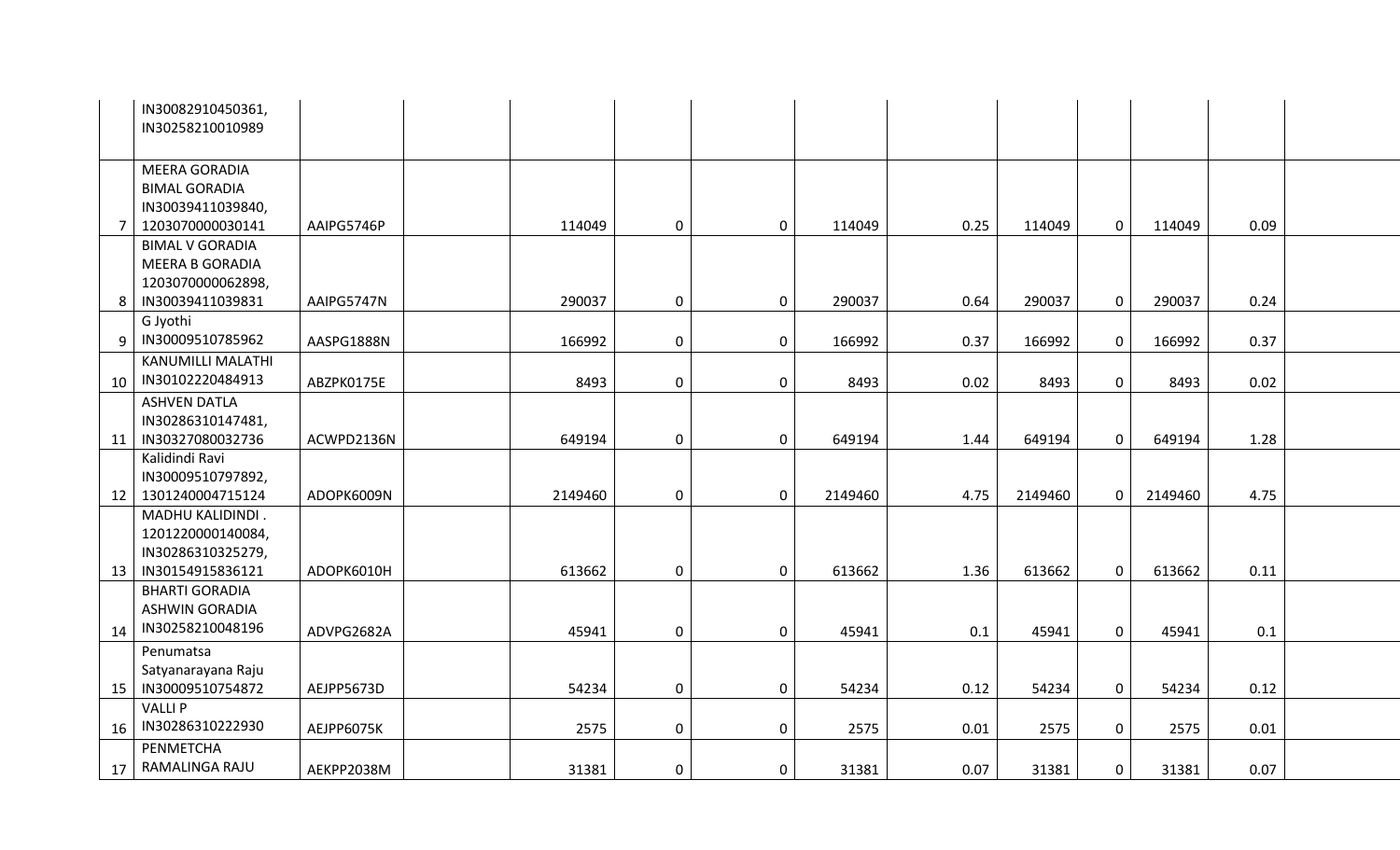|    | IN30039411376743                                 |            |         |             |                  |         |      |         |                |         |      |  |
|----|--------------------------------------------------|------------|---------|-------------|------------------|---------|------|---------|----------------|---------|------|--|
|    | PADMA                                            |            |         |             |                  |         |      |         |                |         |      |  |
|    | <b>GOTTUMUKKALA</b>                              |            |         |             |                  |         |      |         |                |         |      |  |
| 18 | IN30286310374201                                 | AFPPG2456L | 85225   | $\mathbf 0$ | $\mathbf 0$      | 85225   | 0.19 | 85225   | $\mathbf 0$    | 85225   | 0.19 |  |
|    | ANURADHA KALIDINDI                               |            |         |             |                  |         |      |         |                |         |      |  |
|    | IN30286310258291,                                |            |         |             |                  |         |      |         |                |         |      |  |
| 19 | IN30115113411658                                 | AGYPK8737C | 811333  | $\mathbf 0$ | $\mathbf 0$      | 811333  | 1.79 | 811333  | $\mathbf 0$    | 811333  | 0.56 |  |
|    | N JANAKI                                         |            |         |             |                  |         |      |         |                |         |      |  |
| 20 | IN30232411056716                                 | AHBPJ0779K | 45155   | $\mathbf 0$ | $\mathbf 0$      | 45155   | 0.1  | 45155   | $\mathbf 0$    | 45155   | 0.1  |  |
|    | <b>GORADIA CHARULATA</b>                         |            |         |             |                  |         |      |         |                |         |      |  |
|    | <b>VINODRAI</b>                                  |            |         |             |                  |         |      |         |                |         |      |  |
|    | <b>GORADIA VINODRAI</b>                          |            |         |             |                  |         |      |         |                |         |      |  |
|    | VACHHARAJ                                        |            |         |             |                  |         |      |         |                |         |      |  |
| 21 | IN30082910450345                                 | AHCPG9174G | 313338  | 0           | $\mathbf 0$      | 313338  | 0.69 | 313338  | $\mathbf 0$    | 313338  | 0.69 |  |
|    | <b>UTKAL B GORADIA</b><br><b>BIMAL V GORADIA</b> |            |         |             |                  |         |      |         |                |         |      |  |
|    | 1203070000035711                                 |            |         |             |                  |         |      |         |                |         |      |  |
| 22 |                                                  | AHCPG9175H | 57019   | $\mathbf 0$ | $\mathbf 0$      | 57019   | 0.13 | 57019   | $\mathbf 0$    | 57019   | 0.13 |  |
|    | PENMETSA<br>NARASIMHA RAJU                       |            |         |             |                  |         |      |         |                |         |      |  |
| 23 | IN30286310044788                                 | AHDPP9407C | 1163119 | $\mathbf 0$ | $\mathbf 0$      | 1163119 | 2.57 | 1163119 | $\overline{0}$ | 1163119 | 2.57 |  |
|    | PENMETSA VARA                                    |            |         |             |                  |         |      |         |                |         |      |  |
|    | LAKSHMI                                          |            |         |             |                  |         |      |         |                |         |      |  |
| 24 | IN30286310044739                                 | AHDPP9959K | 350355  | $\mathbf 0$ | $\mathbf 0$      | 350355  | 0.77 | 350355  | 0              | 350355  | 0.77 |  |
|    | G V V R P Varma                                  |            |         |             |                  |         |      |         |                |         |      |  |
| 25 | IN30009510789700                                 | AHEPG9232F | 72445   | $\mathbf 0$ | $\pmb{0}$        | 72445   | 0.16 | 72445   | $\mathbf 0$    | 72445   | 0.16 |  |
|    | MADHAVI PENUMASTA                                |            |         |             |                  |         |      |         |                |         |      |  |
| 26 | IN30286310272682                                 | AHPPP9083N | 41983   | $\mathbf 0$ | $\mathbf 0$      | 41983   | 0.09 | 41983   | $\mathbf 0$    | 41983   | 0.09 |  |
|    | <b>KANUMILLI SUDHEER</b>                         |            |         |             |                  |         |      |         |                |         |      |  |
| 27 | IN30102220792088                                 | AHTPK8438N | 63710   | $\mathbf 0$ | $\mathbf 0$      | 63710   | 0.14 | 63710   | $\mathbf 0$    | 63710   | 0.14 |  |
|    | <b>GAUTAM KALIDINDI</b>                          |            |         |             |                  |         |      |         |                |         |      |  |
|    | IN30286310325045,                                |            |         |             |                  |         |      |         |                |         |      |  |
|    | IN30115113411615,                                |            |         |             |                  |         |      |         |                |         |      |  |
| 28 | 1201220000140274                                 | AIZPK4595R | 1139630 | $\mathbf 0$ | $\boldsymbol{0}$ | 1139630 | 2.52 | 1139630 | $\overline{0}$ | 1139630 | 1.9  |  |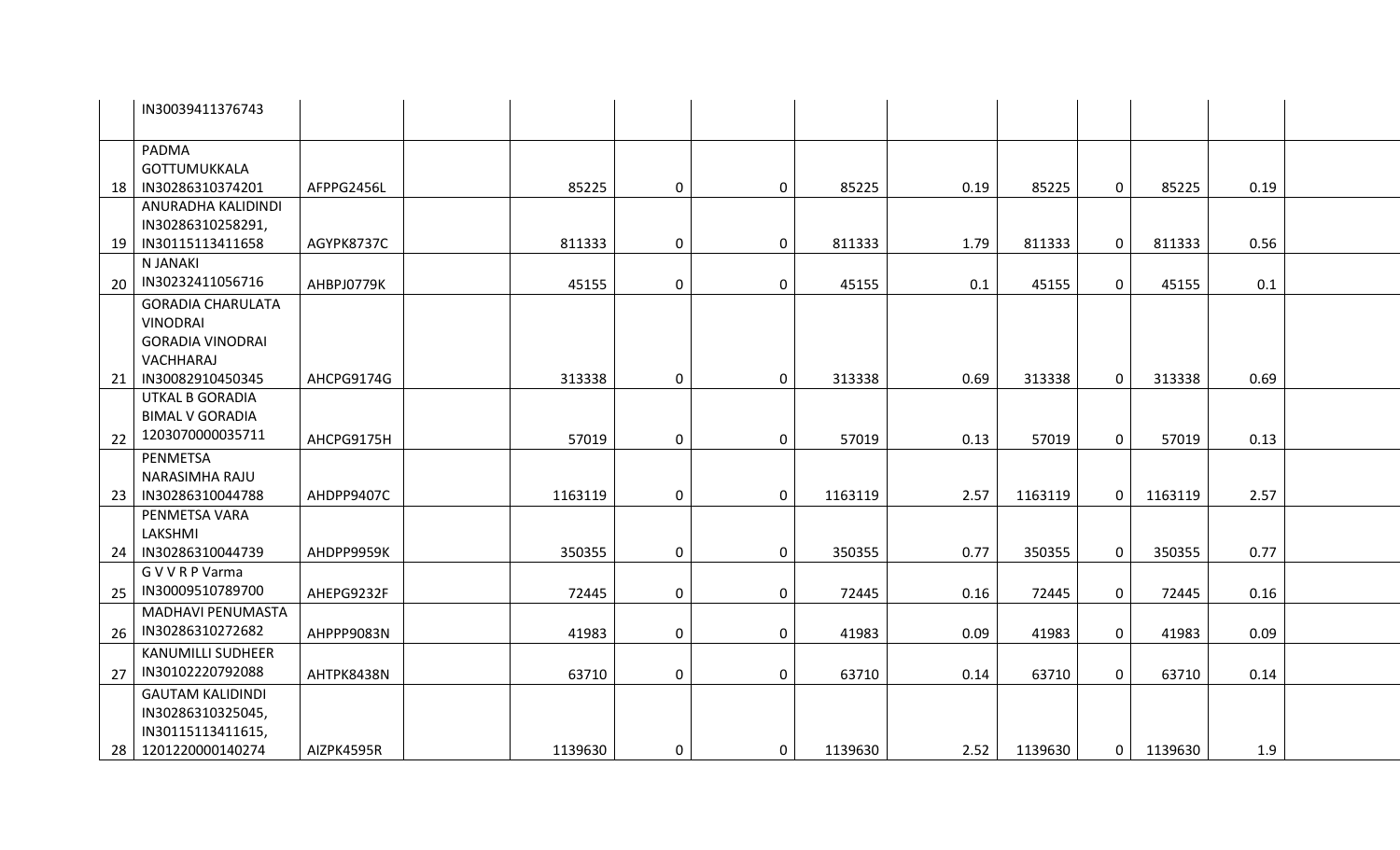|    | Kalidindi Shilpa        |            |         |             |             |         |      |         |              |         |      |  |
|----|-------------------------|------------|---------|-------------|-------------|---------|------|---------|--------------|---------|------|--|
| 29 | IN30009510797923        | AJRPD6533D | 2760833 | $\mathbf 0$ | $\mathbf 0$ | 2760833 | 6.1  | 2760833 | $\mathbf 0$  | 2760833 | 6.1  |  |
|    | SRIDHAR BHUPATIRAJU     |            |         |             |             |         |      |         |              |         |      |  |
| 30 | IN30048412561800        | AKPPB6344R | 204642  | $\mathbf 0$ | $\mathbf 0$ | 204642  | 0.45 | 204642  | $\mathbf 0$  | 204642  | 0.45 |  |
|    | <b>HARINI GOKUL</b>     |            |         |             |             |         |      |         |              |         |      |  |
| 31 | IN30039411293298        | AKPPG3960N | 60022   | $\mathbf 0$ | $\mathbf 0$ | 60022   | 0.13 | 60022   | $\mathbf{0}$ | 60022   | 0.13 |  |
|    | <b>GOKULS</b>           |            |         |             |             |         |      |         |              |         |      |  |
|    | IN30131320522027,       |            |         |             |             |         |      |         |              |         |      |  |
| 32 | IN30039410717978        | AKQPS4416E | 81910   | $\mathbf 0$ | $\mathbf 0$ | 81910   | 0.18 | 81910   | $\mathbf{0}$ | 81910   | 0.17 |  |
|    | POOJA KALIDINDI         |            |         |             |             |         |      |         |              |         |      |  |
|    | IN30286310325262,       |            |         |             |             |         |      |         |              |         |      |  |
|    | IN30154915818648,       |            |         |             |             |         |      |         |              |         |      |  |
| 33 | 1201220000140202        | AKVPK4298B | 1217250 | $\mathbf 0$ | $\mathbf 0$ | 1217250 | 2.69 | 1217250 | $\mathbf{0}$ | 1217250 | 0.93 |  |
|    | G.T.SANDEEP             |            |         |             |             |         |      |         |              |         |      |  |
| 34 | IN30286310028261        | AMDPG6520C | 233122  | $\mathbf 0$ | $\mathbf 0$ | 233122  | 0.52 | 233122  | $\mathbf 0$  | 233122  | 0.52 |  |
|    | <b>VEGESANA SAILAJA</b> |            |         |             |             |         |      |         |              |         |      |  |
| 35 | 1301240001552992        | AMIPV0786E | 10650   | $\mathbf 0$ | $\mathbf 0$ | 10650   | 0.02 | 10650   | $\mathbf 0$  | 10650   | 0.02 |  |
|    | <b>K MALLIKA</b>        |            |         |             |             |         |      |         |              |         |      |  |
| 36 | IN30286310196864        | ANJPM7670C | 36263   | $\mathbf 0$ | $\mathbf 0$ | 36263   | 0.08 | 36263   | $\mathbf{0}$ | 36263   | 0.08 |  |
|    | ROOPA KALIDINDI         |            |         |             |             |         |      |         |              |         |      |  |
|    | 1201350000029236,       |            |         |             |             |         |      |         |              |         |      |  |
| 37 | IN30009510797884        | ARFPK4302F | 2100320 | $\mathbf 0$ | $\mathbf 0$ | 2100320 | 4.64 | 2100320 | $\mathbf{0}$ | 2100320 | 0.07 |  |
|    | DIVYA PENUMACHA         |            |         |             |             |         |      |         |              |         |      |  |
| 38 | IN30286310242357        | ARLPP9862B | 288521  | $\mathbf 0$ | $\mathbf 0$ | 288521  | 0.64 | 288521  | $\mathbf{0}$ | 288521  | 0.64 |  |
|    | DITI ASHWIN GORADIA     |            |         |             |             |         |      |         |              |         |      |  |
| 39 | IN30258210116787        | BFJPG1741R | 30000   | $\mathbf 0$ | $\mathbf 0$ | 30000   | 0.07 | 30000   | $\mathbf 0$  | 30000   | 0.07 |  |
|    | <b>NISHI ASHWIN</b>     |            |         |             |             |         |      |         |              |         |      |  |
|    | <b>GORADIA</b>          |            |         |             |             |         |      |         |              |         |      |  |
| 40 | IN30258210120727        | BONPG9729N | 30000   | $\mathbf 0$ | $\mathbf 0$ | 30000   | 0.07 | 30000   | $\mathbf 0$  | 30000   | 0.07 |  |
|    | <b>SAI SREEDHAR</b>     |            |         |             |             |         |      |         |              |         |      |  |
|    | KANUMILLI               |            |         |             |             |         |      |         |              |         |      |  |
| 41 | IN30286310385544        | BUCPK2567H | 8192    | $\mathbf 0$ | 0           | 8192    | 0.02 | 8192    | $\mathbf{0}$ | 8192    | 0.02 |  |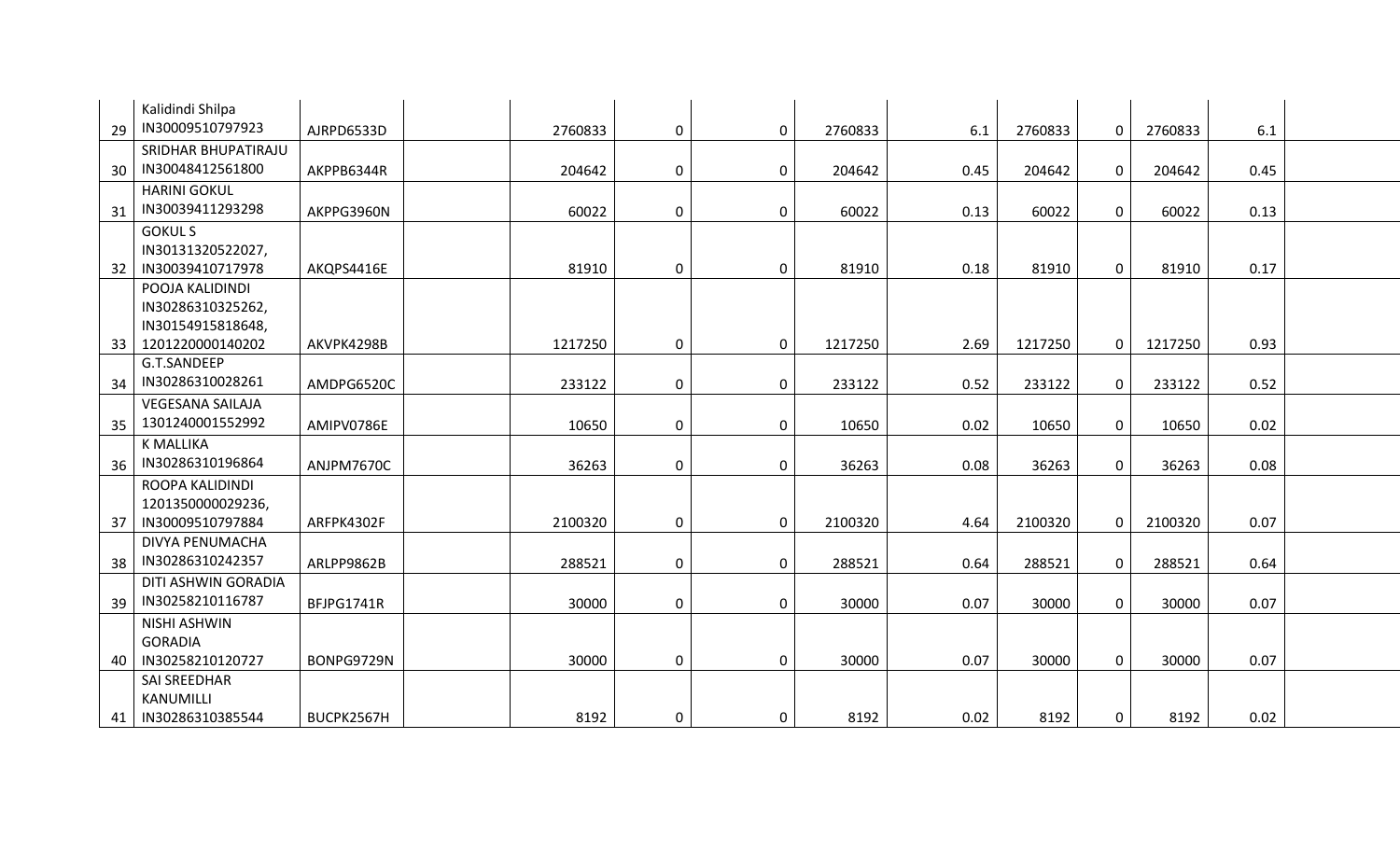|    | Central<br>Governament/State                                                     |            |                |                |             |                  |                |              |                |             |                  |             |  |
|----|----------------------------------------------------------------------------------|------------|----------------|----------------|-------------|------------------|----------------|--------------|----------------|-------------|------------------|-------------|--|
|    |                                                                                  |            | $\mathbf 0$    | $\mathbf{0}$   | $\mathbf 0$ | $\mathbf 0$      | $\mathbf 0$    | 0            | $\mathbf 0$    | 0           | $\mathbf 0$      | 0           |  |
|    | Fincial                                                                          |            |                |                |             |                  |                |              |                |             |                  |             |  |
|    | Institutions/Banks                                                               |            | 0              | 0              | $\mathbf 0$ | $\mathbf 0$      | $\mathbf 0$    | $\mathbf 0$  | $\mathbf 0$    | $\mathbf 0$ | $\boldsymbol{0}$ | $\mathbf 0$ |  |
|    | Any Other                                                                        |            | $\pmb{0}$      | $\Omega$       | $\pmb{0}$   | $\mathbf 0$      | $\mathbf 0$    | $\mathbf 0$  | $\overline{0}$ | $\Omega$    | $\mathbf 0$      | $\mathbf 0$ |  |
|    | <b>Bodies Corporate</b>                                                          |            | $\overline{3}$ | 1946480        | $\pmb{0}$   | $\mathbf 0$      | 1946480        | 4.3          | 1946480        | $\mathbf 0$ | 1946480          | 4.3         |  |
|    | <b>Blue Valley Developers</b><br>(P) Ltd                                         |            |                |                |             |                  |                |              |                |             |                  |             |  |
| 42 | IN30009510681954                                                                 | AAACB8249D |                | 205658         | $\pmb{0}$   | $\boldsymbol{0}$ | 205658         | 0.45         | 205658         | $\mathbf 0$ | 205658           | 0.45        |  |
| 43 | <b>NCL Homes Ltd</b><br>IN30009510675072                                         | AAACN8023F |                | 190451         | $\mathbf 0$ | $\mathbf 0$      | 190451         | 0.42         | 190451         | $\mathbf 0$ | 190451           | 0.42        |  |
|    | <b>NCL HOLDINGS (A&amp;S)</b><br><b>LIMITED</b>                                  |            |                |                |             |                  |                |              |                |             |                  |             |  |
| 44 | IN30286310470500                                                                 | AAFCN8971M |                | 1550371        | $\pmb{0}$   | $\boldsymbol{0}$ | 1550371        | 3.43         | 1550371        | $\mathbf 0$ | 1550371          | 3.43        |  |
|    | Trust                                                                            |            | $\mathbf 0$    | $\mathbf 0$    | $\pmb{0}$   | $\mathbf 0$      | $\mathbf{0}$   | $\mathbf 0$  | $\mathbf 0$    | $\mathbf 0$ | $\mathbf 0$      | $\mathbf 0$ |  |
|    | Sub-Total(A)(1)                                                                  |            | 44             | 18141849       | $\pmb{0}$   | $\mathbf 0$      | 18141849       | 40.11        | 18141849       | 0           | 18141849         | 40.11       |  |
|    | Foregin                                                                          |            |                |                | $\mathbf 0$ | $\mathbf 0$      |                | $\mathbf{0}$ |                | 0           |                  | $\mathbf 0$ |  |
|    | Individuals(Non                                                                  |            |                |                |             |                  |                |              |                |             |                  |             |  |
|    | Resident Foreign                                                                 |            |                |                |             |                  |                |              |                |             |                  |             |  |
|    | Individuals)                                                                     |            | $\mathbf{1}$   | 100000         | $\pmb{0}$   | $\boldsymbol{0}$ | 100000         | 0.22         | 100000         | $\mathbf 0$ | 100000           | 0.22        |  |
|    | <b>BHUPATIRAJU SUBBA</b>                                                         |            |                |                |             |                  |                |              |                |             |                  |             |  |
|    | RAJU                                                                             |            |                |                |             |                  |                |              |                |             |                  |             |  |
| 45 | IN30286310383594                                                                 | AWYPB8809L |                | 100000         | $\mathbf 0$ | $\boldsymbol{0}$ | 100000         | 0.22         | 100000         | 0           | 100000           | 0.22        |  |
|    | Government                                                                       |            | $\mathbf 0$    | $\mathbf 0$    | $\pmb{0}$   | $\boldsymbol{0}$ | 0              | $\pmb{0}$    | $\mathbf 0$    | 0           | $\mathbf 0$      | $\mathbf 0$ |  |
|    | Institutions                                                                     |            | $\pmb{0}$      | $\mathbf 0$    | $\mathbf 0$ | $\boldsymbol{0}$ | $\pmb{0}$      | $\mathbf 0$  | $\mathbf 0$    | 0           | $\mathbf 0$      | $\mathbf 0$ |  |
|    | Foregin Portfolio                                                                |            |                |                |             |                  |                |              |                |             |                  |             |  |
|    | Investors                                                                        |            | $\pmb{0}$      | $\mathbf{0}$   | $\mathbf 0$ | $\mathbf 0$      | $\pmb{0}$      | $\mathbf 0$  | $\mathbf 0$    | 0           | $\mathbf 0$      | $\mathbf 0$ |  |
|    | Any Other                                                                        |            | $\pmb{0}$      | $\overline{0}$ | $\mathbf 0$ | $\mathbf 0$      | $\overline{0}$ | $\mathbf 0$  | $\mathbf 0$    | $\mathbf 0$ | $\mathbf{0}$     | $\mathbf 0$ |  |
|    | Sub-Total(A)(2)                                                                  |            | $\mathbf{1}$   | 100000         | $\mathbf 0$ | $\mathbf 0$      | 100000         | 0.22         | 100000         | 0           | 100000           | 0.22        |  |
|    | <b>Total Shareholding of</b><br><b>Promoter and</b><br><b>Promoter Group A =</b> |            |                |                |             |                  |                |              |                |             |                  |             |  |
|    | $(A)(1)+(A)(2)$                                                                  |            | 45             | 18241849       | $\mathbf 0$ | $\mathbf 0$      | 18241849       | 40.33        | 18241849       |             | 0 18241849       | 40.33       |  |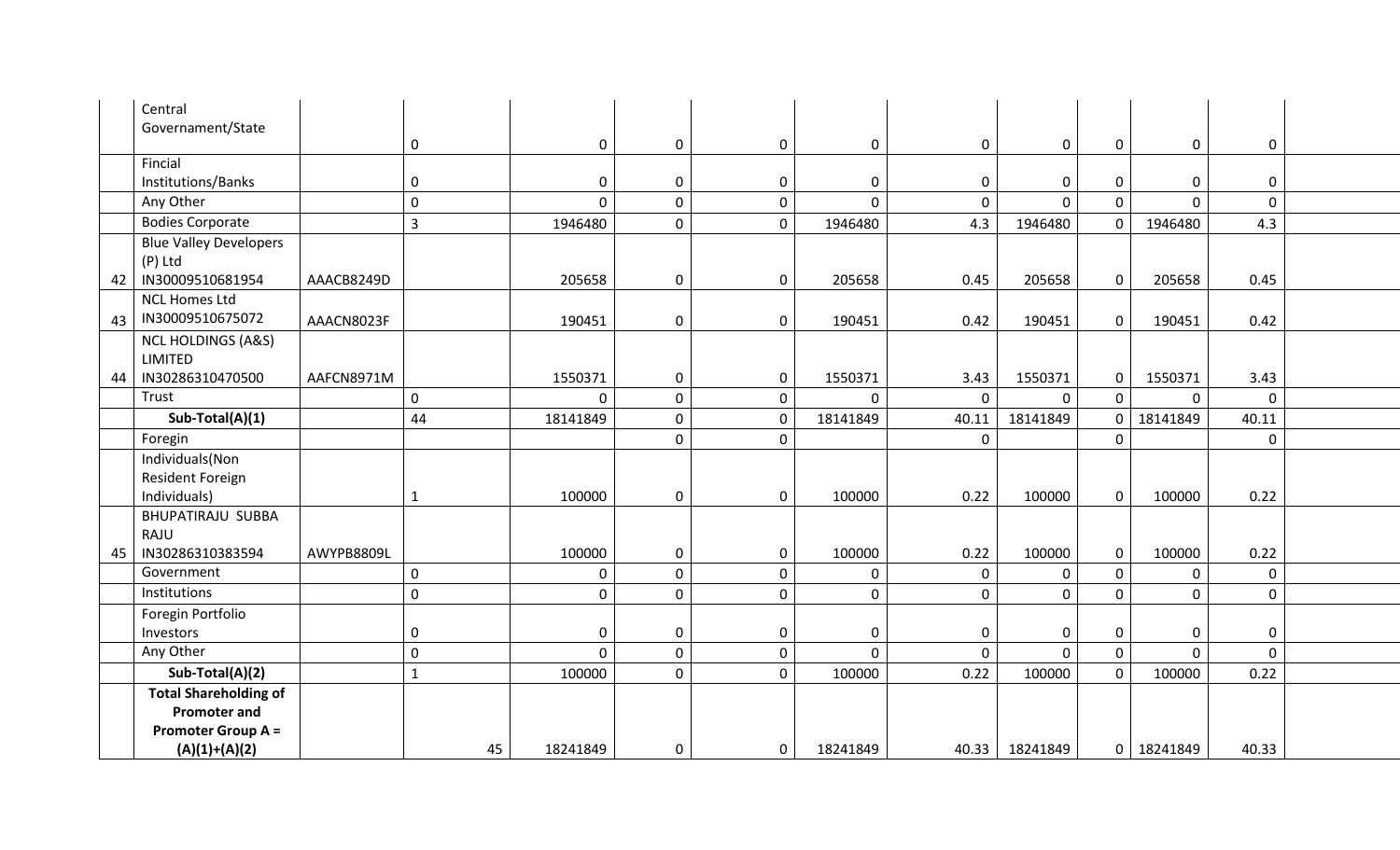**Table III - Statement showing shareholding pattern of the Public shareholder**

| <b>Category</b> | <b>Category of shareholder</b>                                                                               | Pan<br><b>Number</b> | Nos. of<br>share<br>holders | No. of<br>fully paid<br>up equity<br>shares<br>held | <b>Partly</b><br>paid-<br>$\mathbf{u}\mathbf{p}$<br>equity<br><b>Shares</b><br>held | No. of<br>shares<br>underlying<br><b>Depository</b><br><b>Receipts</b> | <b>Total</b><br>nos.<br>shares<br>held | <b>Sharehol</b><br>ding $\%$<br>calculated<br>as per<br><b>SCRR, 1957</b> | <b>Class</b><br><b>EQUITY</b> | <b>Class</b><br>$\mathbf{Y}$ | class of securities<br><b>Total</b> | <b>Number of Voting Rights held in each</b><br>Total as a<br>$%$ of<br>$(A+B+C)$ |
|-----------------|--------------------------------------------------------------------------------------------------------------|----------------------|-----------------------------|-----------------------------------------------------|-------------------------------------------------------------------------------------|------------------------------------------------------------------------|----------------------------------------|---------------------------------------------------------------------------|-------------------------------|------------------------------|-------------------------------------|----------------------------------------------------------------------------------|
|                 | (I)                                                                                                          | (II)                 | (III)                       | (IV)                                                | (V)                                                                                 | (VI)                                                                   | (VII<br>$=$ IV+V+VI)                   | (VIII)                                                                    |                               |                              | (IX)                                |                                                                                  |
| (1)             | Institutions                                                                                                 |                      |                             |                                                     |                                                                                     |                                                                        |                                        |                                                                           |                               |                              |                                     |                                                                                  |
| (a)             | Mutual Funds/UTI                                                                                             |                      | 11                          | 6177405                                             | $\Omega$                                                                            | $\mathbf{0}$                                                           | 6177405                                | 13.66                                                                     | 6177405                       |                              | 6177405                             | 13.66                                                                            |
|                 | HDFC TRUSTEE CO LTD A/C HDFC<br>HOUSING OPPORTUNITIES FUND-<br>1140D NOVEMBER 2017 (1)<br>IN30012611266703   | AAATH1809A           |                             | 2700000                                             |                                                                                     | $\Omega$                                                               | 2700000                                | 5.97                                                                      | 2700000                       |                              | 2700000                             | 5.97                                                                             |
|                 | HSBC REGULAR SAVINGS FUND<br>IN30152430004985,<br>IN30152430034972,<br>IN30152430034956,<br>IN30152430034930 | AAATH2467G           |                             | 1324660                                             |                                                                                     | $\Omega$                                                               | 1324660                                | 2.93                                                                      | 1324660                       | $\Omega$                     | 1324660                             | 2.93                                                                             |
|                 | RELIANCE CAPITAL TRUSTEE CO<br>LTD.A/C RELIANCE VALUE FUND<br>IN30016710015230,<br>IN30016710145880,         |                      |                             |                                                     |                                                                                     |                                                                        |                                        |                                                                           |                               |                              |                                     |                                                                                  |
|                 | IN30016710146702                                                                                             | AAATR0090B           |                             | 2105386                                             |                                                                                     | $\Omega$                                                               | 2105386                                | 4.65                                                                      | 2105386                       | $\mathbf{0}$                 | 2105386                             | 4.65                                                                             |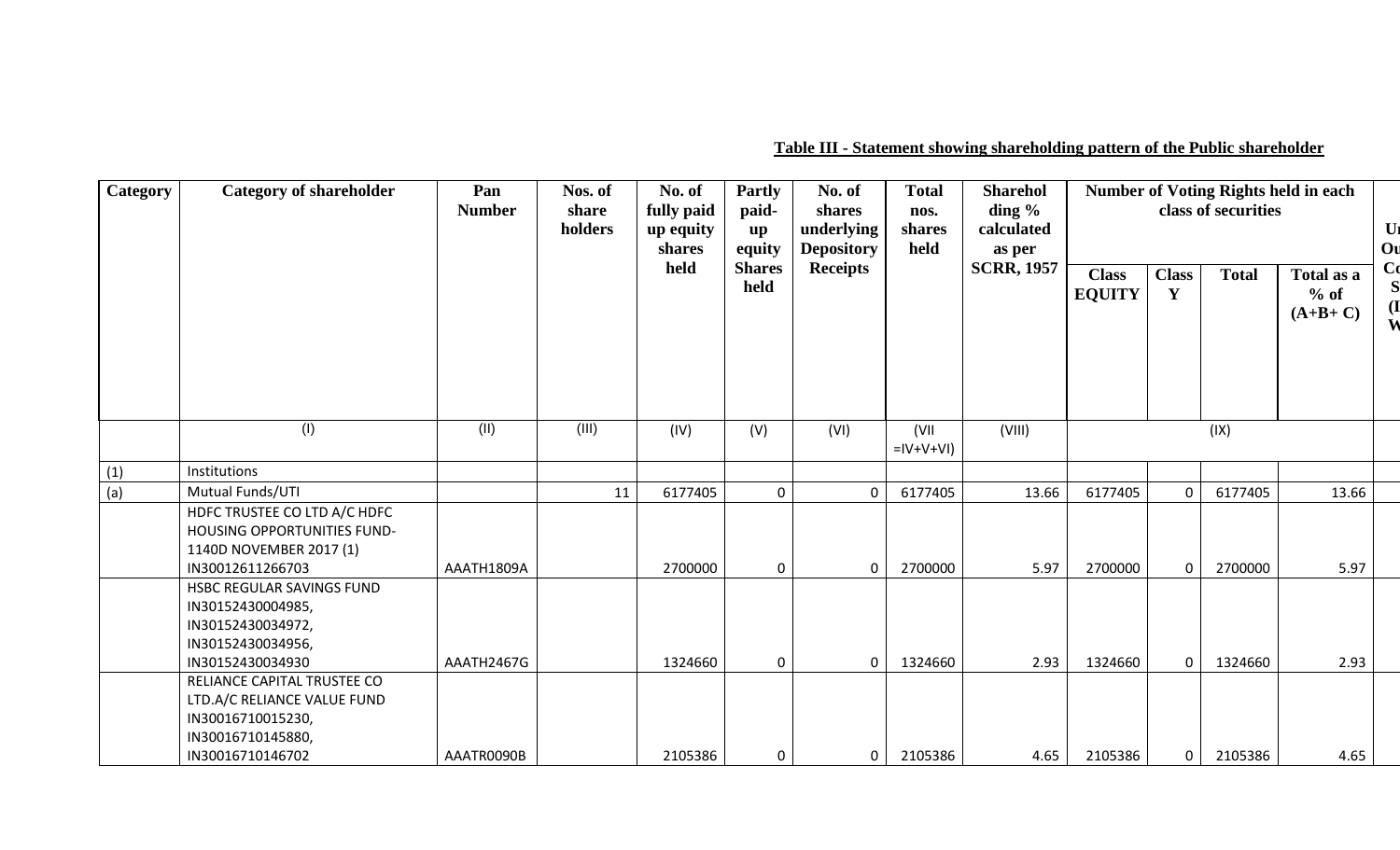| (b)              | <b>Venture Capital Funds</b>             |            | $\boldsymbol{0}$ | $\mathbf{0}$ | 0              | $\mathbf 0$    | $\mathbf 0$  | $\pmb{0}$      | 0              | $\overline{0}$ | 0              | $\Omega$     |  |
|------------------|------------------------------------------|------------|------------------|--------------|----------------|----------------|--------------|----------------|----------------|----------------|----------------|--------------|--|
| $\overline{(c)}$ | Alternate Investment Funds               |            | $\overline{3}$   | 1575851      | $\overline{0}$ | $\overline{0}$ | 1575851      | 3.48           | 1575851        | $\overline{0}$ | 1575851        | 3.48         |  |
|                  | SUNDARAM ALTERNATIVE                     |            |                  |              |                |                |              |                |                |                |                |              |  |
|                  | OPPORTUNITIES FUND - NANO CAP            |            |                  |              |                |                |              |                |                |                |                |              |  |
|                  | <b>SERIES I</b>                          |            |                  |              |                |                |              |                |                |                |                |              |  |
|                  | IN30179910084199                         | AAQAS9168Q |                  | 1160061      | $\mathbf 0$    | $\mathbf 0$    | 1160061      | 2.56           | 1160061        | $\mathbf 0$    | 1160061        | 2.56         |  |
| (d)              | Foreign Venture Capital Funds            |            | $\mathbf 0$      | $\mathbf 0$  | $\overline{0}$ | $\mathbf 0$    | $\mathbf{0}$ | $\mathbf 0$    | $\Omega$       | $\Omega$       | $\mathbf{0}$   | $\mathbf{0}$ |  |
|                  | Foreign Portfolio Investors - Individual |            |                  |              |                |                |              |                |                |                |                |              |  |
| (e)              | (FPI)                                    |            | $\mathbf 0$      | $\mathbf 0$  | 0              | $\mathbf 0$    | $\mathbf 0$  | $\Omega$       | 0              | 0              | 0              | 0            |  |
|                  | Foreign Portfolio Investors - Corporate  |            |                  |              |                |                |              |                |                |                |                |              |  |
| (f)              | (FPI)                                    |            | 6                | 1095557      | 0              | $\mathbf 0$    | 1095557      | 2.42           | 1095557        | $\mathbf{0}$   | 1095557        | 2.42         |  |
|                  | HSBC INDIAN EQUITY MOTHER FUND           |            |                  |              |                |                |              |                |                |                |                |              |  |
|                  | IN30014210540671                         | AAAAH1765J |                  | 517169       | 0              | $\mathbf 0$    | 517169       | 1.14           | 517169         | $\mathbf 0$    | 517169         | 1.14         |  |
|                  | THE MASTER TRUST BANK OF JAPAN,          |            |                  |              |                |                |              |                |                |                |                |              |  |
|                  | LTD. AS TRUSTEE OF HSBC INDIA            |            |                  |              |                |                |              |                |                |                |                |              |  |
|                  | <b>INFRASTRUCTURE EQUITY MOTHER</b>      |            |                  |              |                |                |              |                |                |                |                |              |  |
|                  | <b>FUND</b>                              |            |                  |              |                |                |              |                |                |                |                |              |  |
|                  | IN30014210679066                         | AAATH8110L |                  | 542135       | $\mathbf 0$    | $\mathbf 0$    | 542135       | 1.2            | 542135         | $\overline{0}$ | 542135         | 1.2          |  |
| (g)              | <b>Financial Institutions/Banks</b>      |            | 16               | 31400        | $\overline{0}$ | $\mathbf 0$    | 31400        | 0.07           | 31400          | $\overline{0}$ | 31400          | 0.07         |  |
| (h)              | <b>Insurance Companies</b>               |            | $\mathbf 0$      | $\mathbf 0$  | $\overline{0}$ | $\mathbf 0$    | $\mathbf 0$  | $\mathbf 0$    | $\mathbf{0}$   | $\overline{0}$ | 0              | $\mathbf 0$  |  |
| (i)              | Provident Funds / Pension Funds          |            | $\mathbf 0$      | $\mathbf 0$  | $\overline{0}$ | $\mathbf 0$    | $\pmb{0}$    | $\overline{0}$ | $\mathbf{0}$   | $\mathbf{0}$   | $\mathbf{0}$   | $\mathbf{0}$ |  |
| (j)              | Any Other                                |            | $\mathbf{0}$     | $\mathbf 0$  | $\mathbf 0$    | $\pmb{0}$      | $\mathbf 0$  | $\mathbf 0$    | $\overline{0}$ | $\mathbf{0}$   | $\mathbf{0}$   | $\mathbf{0}$ |  |
| (k)              | Foreign Institutional Investors          |            | $\mathbf 0$      | $\mathbf 0$  | 0              | $\mathbf 0$    | $\mathbf 0$  | $\mathbf{0}$   | $\mathbf{0}$   | $\mathbf 0$    | $\mathbf{0}$   | $\mathbf{0}$ |  |
| (1)              | Qualified Foreign Investor               |            | $\mathbf 0$      | $\mathbf 0$  | 0              | $\mathbf 0$    | $\mathbf 0$  | $\mathbf 0$    | $\overline{0}$ | $\mathbf{0}$   | $\overline{0}$ | $\mathbf{0}$ |  |
| (m)              | Qualified Foreign Investor-Corporate     |            | $\overline{0}$   | $\mathbf{0}$ | $\mathbf{0}$   | $\mathbf{0}$   | $\mathbf{0}$ | $\mathbf 0$    | $\Omega$       | $\overline{0}$ | $\overline{0}$ | $\mathbf{0}$ |  |
| (n)              | Foreign Bodies Corp                      |            | $\overline{0}$   | $\mathbf 0$  | 0              | $\pmb{0}$      | $\mathbf 0$  | $\mathbf 0$    | 0              | $\overline{0}$ | $\mathbf{0}$   | $\mathbf{0}$ |  |
| (o)              | <b>Foreign Nation</b>                    |            | $\mathbf{0}$     | $\mathbf{0}$ | 0              | $\mathbf{0}$   | $\Omega$     | $\Omega$       | $\Omega$       | $\overline{0}$ | $\Omega$       | $\Omega$     |  |
|                  | Sub-Total(B)(1)                          |            | 36               | 8880213      | $\overline{0}$ | $\mathbf 0$    | 8880213      | 19.63          | 8880213        | $\overline{0}$ | 8880213        | 19.63        |  |
|                  | Central Government/State                 |            |                  |              |                |                |              |                |                |                |                |              |  |
| B <sub>1</sub> C | Government(s)                            |            | $\overline{2}$   | 7050         | 0              | $\pmb{0}$      | 7050         | 0.02           | 7050           | $\mathbf 0$    | 7050           | 0.02         |  |
|                  | Sub-Total(B)(2)                          |            | $\overline{2}$   | 7050         | $\overline{0}$ | $\pmb{0}$      | 7050         | 0.02           | 7050           | $\overline{0}$ | 7050           | 0.02         |  |
| (3)              | Non Institutions                         |            |                  |              |                | $\overline{0}$ |              | $\Omega$       |                | $\overline{0}$ |                | $\Omega$     |  |
|                  | Individual Share Holders holding         |            |                  |              |                |                |              |                |                |                |                |              |  |
| (a)              | nominal share capital upto 2 Lakh        |            | 33673            | 9831370      | 0              | 0              | 9831370      | 21.74          | 9831370        | $\mathbf 0$    | 9831370        | 21.74        |  |